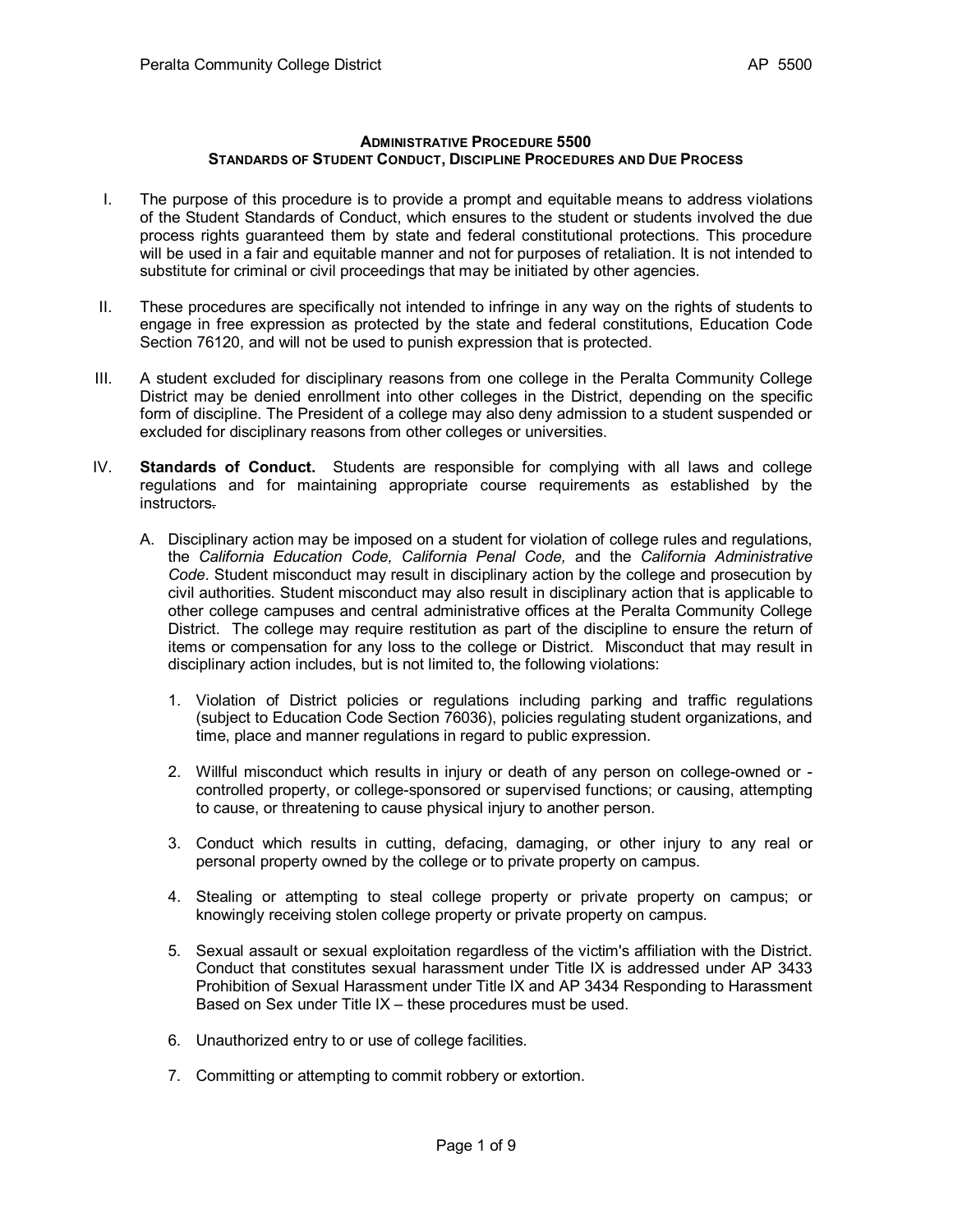- 8. Dishonesty such as cheating, plagiarism (including plagiarism in a student publication), forgery, alteration or misuse of college documents, records, or identification documents, or furnishing false information to the college.
- 9. The use, sale, or possession on campus of, or presence on campus under the influence of, any controlled substance, or any poison classified as such by Schedule D in [Section](http://web2.westlaw.com/find/default.wl?DB=1000199&DocName=CABPS4160&FindType=L&AP=&mt=California&fn=_top&sv=Split&utid=%7bD1E4C96D-8701-4FED-AE96-CE48A444ED96%7d&vr=2.0&rs=WLW5.05)  [4160 of the Business and Professions Code](http://web2.westlaw.com/find/default.wl?DB=1000199&DocName=CABPS4160&FindType=L&AP=&mt=California&fn=_top&sv=Split&utid=%7bD1E4C96D-8701-4FED-AE96-CE48A444ED96%7d&vr=2.0&rs=WLW5.05) or any controlled substance listed in California Health and Safety Code Section 11053 *et seq*., an alcoholic beverage, or an intoxicant of any kind; or unlawful possession of, or offering, arranging or negotiating the sale of any drug paraphernalia, as defined in California Health and Safety Code Section 11014.5.
- 10. Possession, sale or otherwise furnishing any firearm, knife, explosive or other dangerous object, including but not limited to any facsimile firearm, knife or explosive, unless, in the case of possession of any object of this type, the student has obtained written permission to possess the item from an authorized college employee*.*
- 11. Willful or persistent smoking in any area where smoking has been prohibited by law or by regulation of the governing board.
- 12. Lewd, indecent, or obscene conduct or expression on college-owned or -controlled property, or at college sponsored or supervised functions; or engaging in libelous or slanderous expression; or expression or conduct which so incites students as to create a clear and present danger of the commission of unlawful acts on college premises, or substantial disruption of the orderly operation of the college.
- 13. Disruptive or insulting behavior, willful disobedience, habitual profanity or vulgarity; or the open and persistent defiance of the authority of, refusal to comply with directions of, or persistent abuse of, college employees in the performance of their duty on or near the school premises or public sidewalks adjacent to school premises.
- 14. Obstruction or disruption of teaching, research, administrative procedures or other college activities.
- 15. Committing sexual harassment as defined by law or by college policies and procedures; or engaging in harassing or discriminatory behavior based on race, sex, religion, age, national origin, disability, or any other status protected by law.
- 16. Persistent, serious misconduct where other means of correction have failed to bring about proper conduct.
- B. In accordance with Education Code Section 76234, the results of any disciplinary action or appeal in connection with any alleged sexual assault, physical abuse or threat of the same shall be made available within 3 school days of the results, to the alleged victim, who shall keep such information confidential.
- V. Forms of Discipline. Students facing disciplinary action are subject to any of the following actions:
	- A. Written or verbal reprimand. An admonition to the student to cease and desist from conduct determined to violate the Code of Student Conduct. Written reprimands may become part of a student's permanent record at the college. A record of the fact that a verbal reprimand has been given may become part of a student's record at the college for a period of up to one year.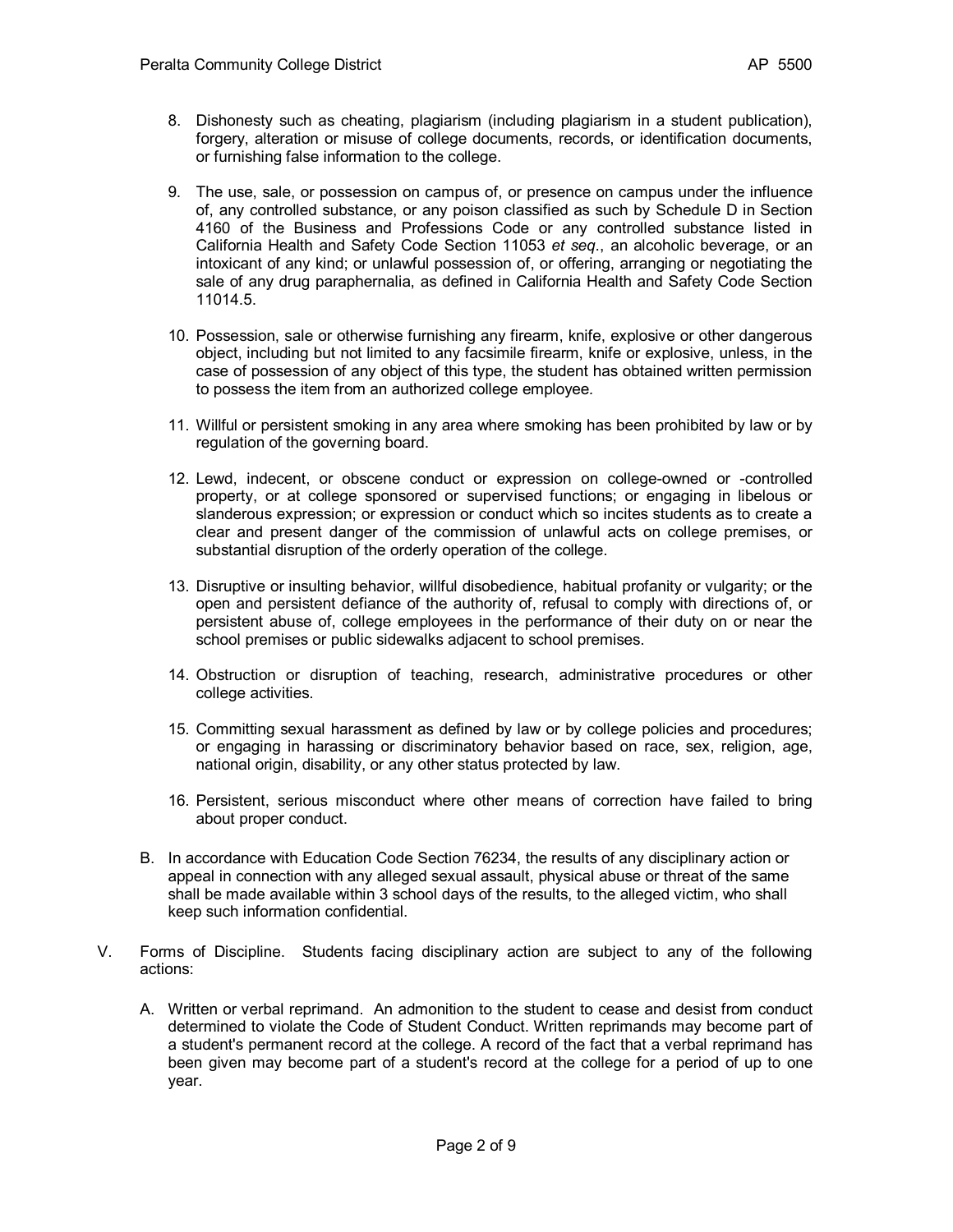- B. Probation. A period of time specified for observing and evaluating a student's conduct, with or without special conditions. Probation will be imposed for a specific period of time; the student is considered removed from probation when the period expires. Violation of any conditions during the period of probation may be cause for further disciplinary action.
- C. Loss of Privileges and Exclusion from Activities. Exclusion from participation in designated privileges and extracurricular activities for a specified period of time. Violation of any conditions or Code of Student Conduct during the period of sanction may be cause for further disciplinary action.
- D. Educational Sanction. Work, research projects, counseling, or community service projects may be assigned. Violation of any requirements of assignment or Code of Student Conduct during the period of sanction may be cause for further disciplinary action.
- E. Treatment Requirement. Require enrollment in anger management, drug and alcohol rehabilitation treatment. Such requirement must receive prior approval from the Vice President of Student Services (or designee).
- F. Group Sanction. Sanctions for the misconduct of groups or organizations may include temporary or permanent revocation or denial of group registration as well as other appropriate sanctions.
- G. Removal from Class. Exclusion of the student by an instructor for the day of the removal and the next class meeting. The instructor must immediately report the removal to the Vice President of Student Services (or designee).
- H. Exclusion from Areas of the College. Exclusion of a student from specified areas of the campus. Violation of the conditions of exclusion or Code of Student Conduct during the period of exclusion may be cause for further disciplinary action.
- I. Withdrawal of Consent to Remain on Campus. Withdrawal of consent by the Campus Police for any person to remain on campus in accordance with California Penal Code Section 626.4/626.6 where the Campus Police have reasonable cause to believe that such person has willfully disrupted the orderly operation of the campus. Any person as to whom consent to remain on campus has been withdrawn who knowingly reenters the campus during the period in which consent has been withdrawn, except to come for a meeting or hearing, is subject to arrest.
- J. Short-term Suspension. Exclusion of the student by the President (or designee) for good cause from one or more classes for a period of up to ten consecutive days of instruction.
- K. Long-term Suspension. Exclusion of the student by the President (or designee) for good cause from one or more classes for the remainder of the school term or school year, or from all classes and activities of the college and District for one or more terms.
- L. Expulsion. Exclusion of the student by the Board of Trustees from attending all colleges in the District.
- VI. Disciplinary action may be imposed on a student by:
	- A. A college faculty member who may place a student on probation or remove the student from class and/or a college activity for the remainder of that class/activity period.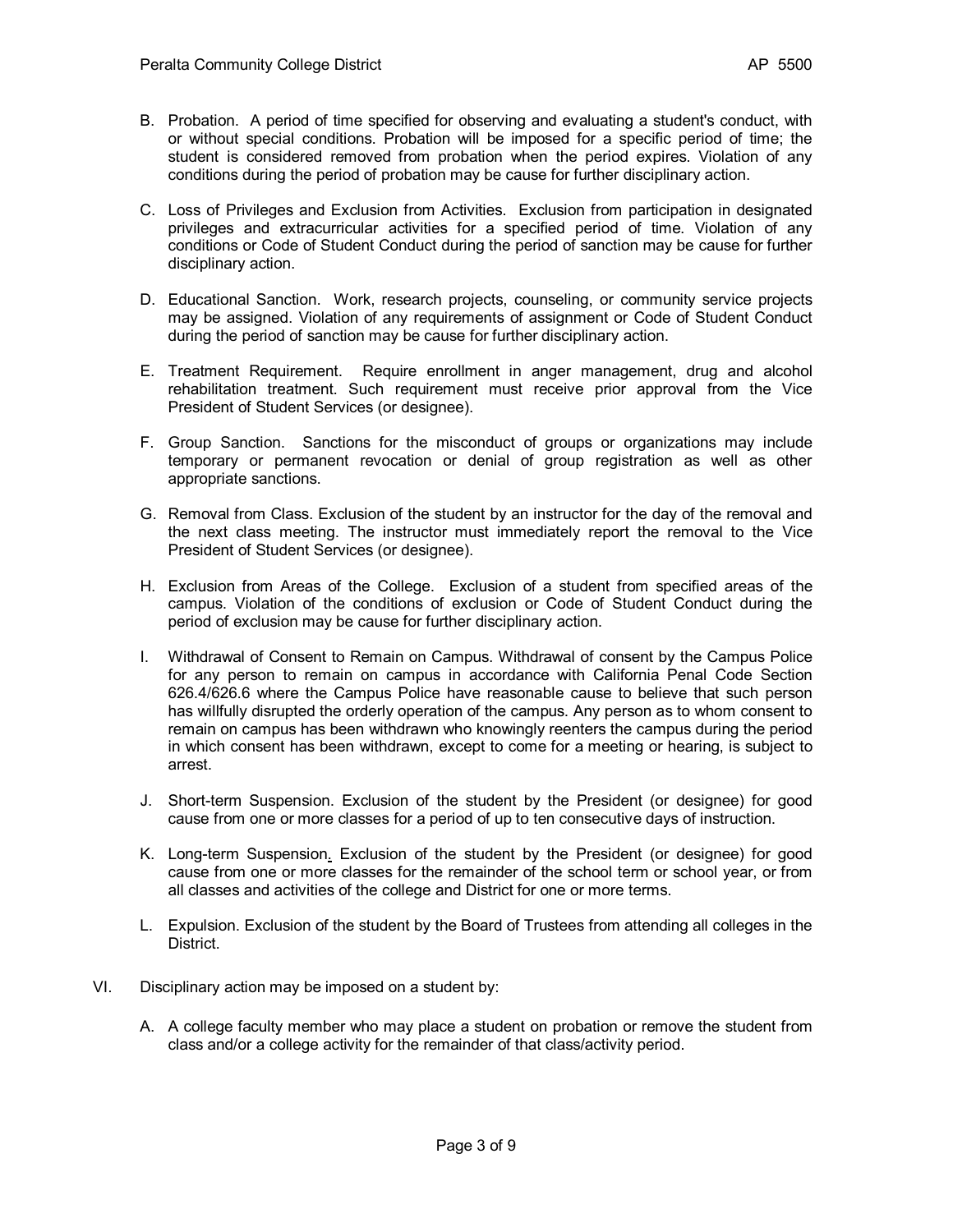- B. The President (or designee) who may impose any form of discipline, including summarily suspending a student when deemed necessary for the welfare and safety of the college community.
- C. The President who may recommend "expulsion" to the Chancellor.
- D. The Board of Trustees who may terminate a student's privilege to attend any college of the District.
- VII. Due Process for Discipline, Suspensions, and Expulsions
	- A. Definitions:
		- 1. Student. Any person currently enrolled as a student at any college or in any program offered by Peralta Community College District who was enrolled at the time of the alleged violation of the Standards of Student Conduct.
		- 2. Faculty Member. Any instructor (an academic employee of the District in whose class a student subject to discipline is enrolled), counselor, librarian, or any academic employee who is providing services to the student.
		- 3. Day. A day during which the District is in session and regular classes are held, excluding Saturdays, Sundays, and District holidays.
		- 4. Written Notice/Written Decision. Notice sent by personal service or by registered or certified mail with return receipt requested via the United States Postal Service.
	- B. Procedure. Before any disciplinary action to suspend or expel is taken against a student, the following procedures will apply:
		- 1. Notice. The Vice President of Student Services (or designee) will provide the student with written notice of the conduct warranting the discipline. The written notice will include the following:
			- a. The specific section of the Code of Student Conduct that the student is accused of violating.
			- b. A short statement of the facts (such as the date, time, and location) supporting the accusation.
			- c. The right of the student to meet with the Vice President of Student Services (or designee) to discuss the accusation, or to respond in writing.
			- d. The nature of the discipline that is being considered.
		- 2. Time limits. The notice must be provided to the student within 5 days of the date on which the conduct took place or became known to the Vice President of Student Services (or designee); in the case of continuous, repeated or ongoing conduct, the notice must be provided within 5 days of the date on which conduct occurred or became known to the Vice President of Student Services (or designee) which led to the decision to take disciplinary action.
		- 3. Conference Meeting. A student charged with misconduct must meet with the Vice President of Student Services (or designee) for a conference regarding the basis of the charge and the possible disciplinary action that may arise as a consequence. If the student fails to respond within 5 days after receipt of the written notice, the Vice President may proceed on the assumption that the charge(s) is (are) valid.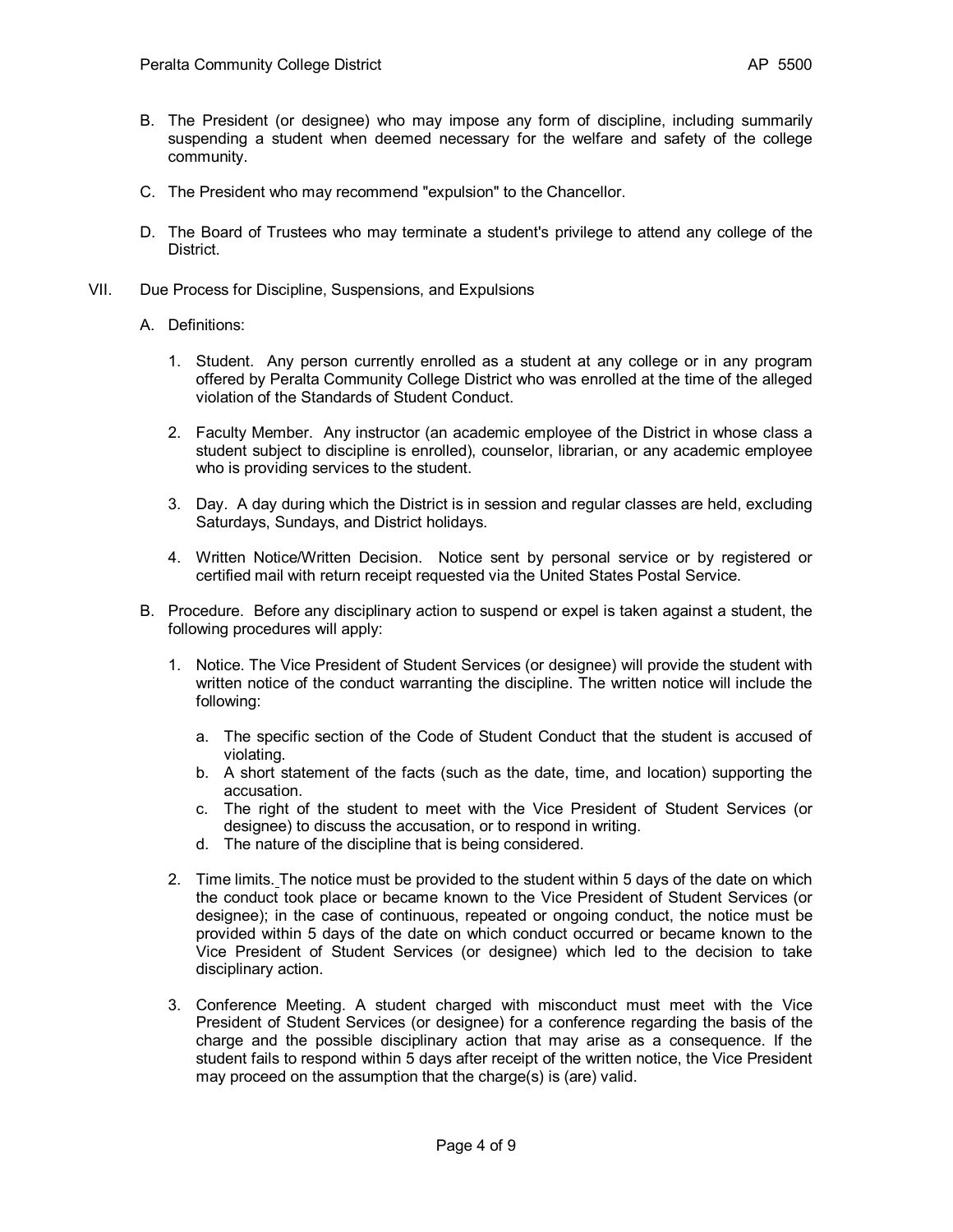The conference with the Vice President of Student Services (or designee) will be for the purpose of:

- a. Reviewing the written statement of the charge(s) as presented to the student;
- b. Providing a reasonable opportunity at the meeting for the student to answer the charge(s) verbally or in writing to the accusation;
- c. Informing the student in writing of possible disciplinary action that might be taken;
- d. Presenting to the student the College Due Process Procedures.
- 4. Meeting Results. One of the following scenarios will occur:
	- a. The matter is dismissed, in which case no public record of this incident shall be retained; however, an annual confidential report is required to be submitted to the Peralta Board of Trustees.
	- b. A disciplinary action is imposed, and the student accepts the disciplinary action.
	- c. A disciplinary action is imposed, and the decision of the Vice President of Student Services (or designee) is final due to the form of the discipline.
	- d. A disciplinary action of a long-term suspension is imposed, and the student does not accept the long-term suspension. The student must file at the Office of the President a written notice of intent to appeal to the Student Disciplinary Hearing Panel within 5 days of the written decision from the Vice President of Student Services (or designee).
	- e. A recommendation for expulsion is made by the Vice President of Student Services (or designee) to the College President.
- 5. Short-term Suspension.

Within 5 days after the meeting described above, the Vice President of Student Services (or designee) shall decide whether to impose a short-term suspension, whether to impose some lesser disciplinary action, or whether to end the matter. Written notice of the Vice President of Student Services' (or designee's) decision shall be provided to the student. The written notice will include the length of time of the suspension, or the nature of the lesser disciplinary action. The Vice President of Student Services' (or designee) decision on a short-term suspension shall be final.

6. Long-term Suspension.

Within 5 days after the meeting described above, the Vice President of Student Services (or designee) may decide to impose a long-term suspension. Written notice of the Vice President of Student Services' (or designee) decision shall be provided to the student. The written notice will include the right of the student to request a formal hearing and a copy of the College Student Discipline (Due Process) Procedures describing the procedures for a hearing.

7. Expulsion.

Within 5 days after the meeting described above, the Vice President of Student Services (or designee) may decide to recommend expulsion to the President. The Student Disciplinary Hearing Panel shall be convened to provide a recommendation to the President. The President shall then decide whether to make a recommendation of expulsion to the Chancellor and Board of Trustees. Written notice of the President's (or designee) decision to recommend expulsion shall be provided to the student. The written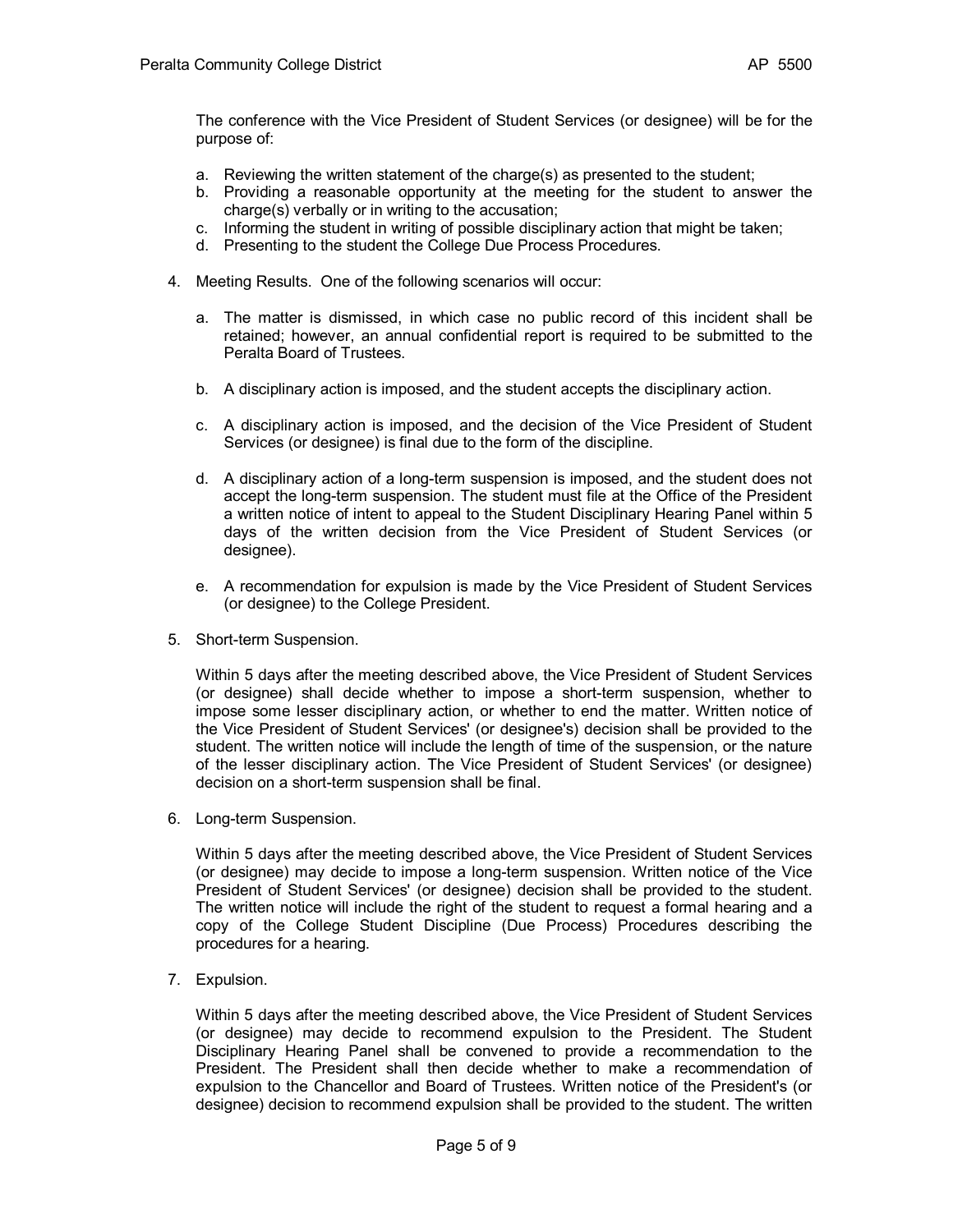notice will include the right of the student to a formal hearing with the Board of Trustees before expulsion is imposed, and a copy of the College Student Discipline (Due Process) Procedures describing the procedures for a hearing.

- VIII. Hearing Procedures:
	- A. Request for Hearing. Within 5 days after receipt of the Vice President of Student Services' (or designee's) decision regarding a long-term suspension, the student may request a formal hearing. The request must be made in writing to the President (or designee). Any charge(s) to which the student does not respond shall be deemed valid.

Any recommendation for expulsion by the Vice President of Student Services (or designee) shall be automatically reviewed by the Student Disciplinary Hearing Panel.

- B. Schedule of Hearing. The formal hearing shall be held within 10 days after a written request for hearing is received. Student's failure to confirm attendance at hearing or failure to appear at the hearing without reasonable cause constitutes waiver of the student's right to appeal. The formal hearing timeline may be tolled (postponed) pending a formal investigation of any discrimination claims by or against the student. Such investigation must be concluded no later than 90 calendar days as required by law.
- C. Student Disciplinary Hearing Panel. The hearing panel for any disciplinary action shall be composed of one faculty (selected by the President of the Faculty Senate), one classified (selected by the President of the Classified Senate), one administrator (selected by the President of the College) and one student (selected by the Associated Students).

*The President (or designee), at the beginning of the academic year, will establish the panel, along with alternates. The chair of the committee will be appointed by the President.*

- D. Hearing Panel Chair. The President (or designee) shall appoint one member of the panel to serve as the chair. The decision of the hearing panel chair shall be final on all matters relating to the conduct of the hearing unless there is a vote by two other members of the panel to the contrary.
- E. Conduct of the Hearing.
	- 1. The members of the hearing panel shall be provided with a copy of the accusation against the student and any written response provided by the student before the hearing begins.
	- 2. The facts supporting the accusation shall be presented by a college representative who shall be the Vice President of Student Services*.*
	- 3. The college representative and the student may call witnesses and introduce oral and written testimony relevant to the issues of the matter.
	- 4. Formal rules of evidence shall not apply. Any relevant evidence shall be admitted.
	- 5. Unless the hearing panel determines to proceed otherwise, the college representative and the student shall each be permitted to make an opening statement. Thereafter, the college representative shall make the first presentation, followed by the student. The college representative may present rebuttal evidence after the student completes his or her evidence. The burden shall be on the college representative to prove by the preponderance of the evidence that the facts alleged are true.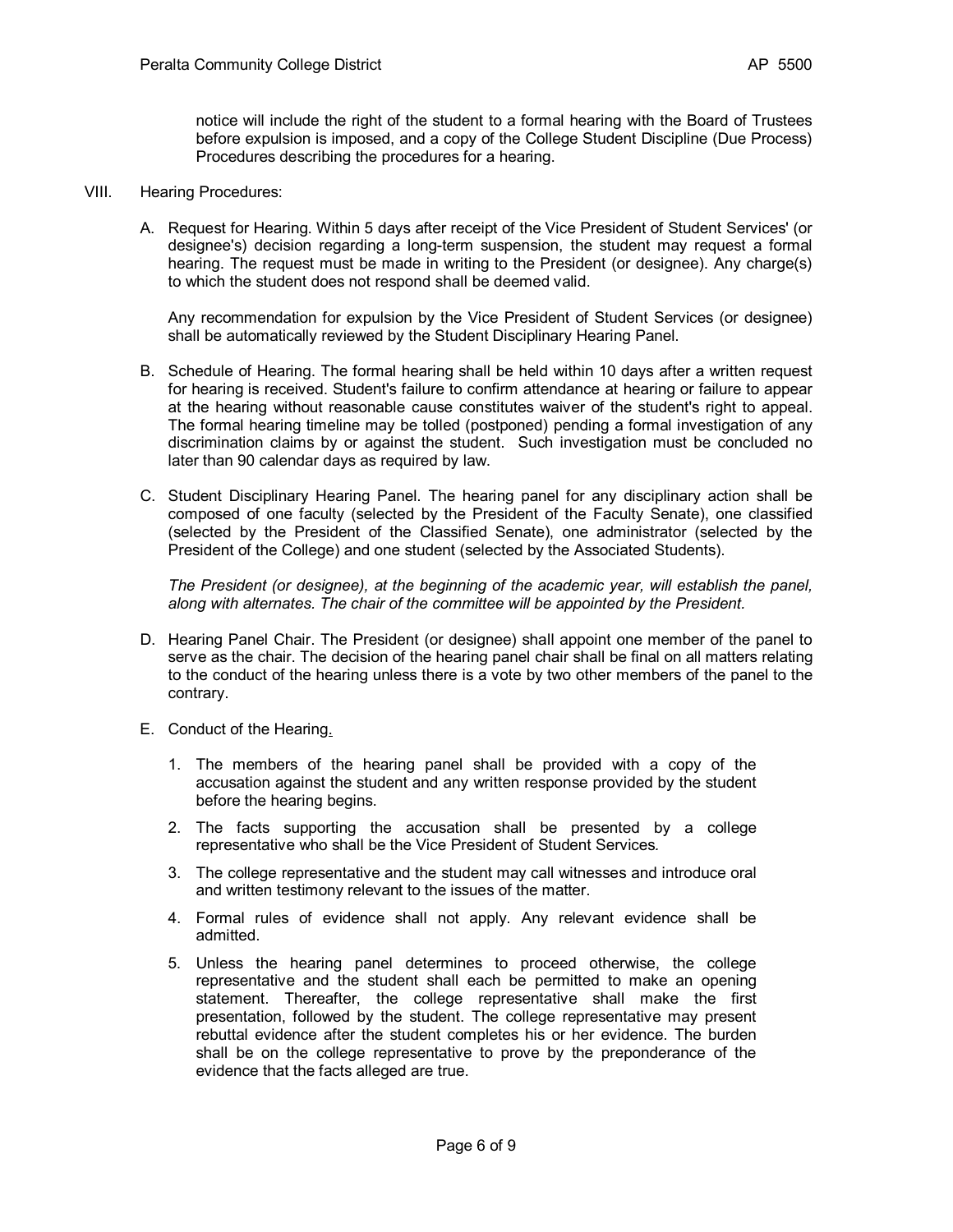- 6. The student may represent himself or herself and may also have the right to be represented by a person of his or her choice, except that the student shall not be represented by an attorney unless, in the judgment of the hearing panel, complex legal issues are involved. If the student wishes to be represented by an attorney, a request must be presented not less than 5 days prior to the date of the hearing. If the student is permitted to be represented by an attorney, the college representative may request legal assistance. The hearing panel may also request legal assistance; any legal advisor provided to the panel may sit with it in an advisory capacity to provide legal counsel but shall not be a member of the panel nor vote with it.
- 7. Hearings shall be closed and confidential unless the student requests that it be open to the public. Any such request must be made no less than 5 days prior to the date of the hearing.
- 8. In a closed hearing, witnesses shall not be present at the hearing when not testifying, unless all parties and the panel agree to the contrary.
- 9. The hearing shall be recorded by the District either by tape recording or stenographic recording. The official recording shall be the only recording made. No witness who refuses to be recorded may be permitted to give testimony. In the event the recording is by tape recording, the hearing panel chair shall, at the beginning of the hearing, ask each person present to identify himself or herself by name, and thereafter shall ask witnesses to identify themselves by name. Tape recording shall remain in the custody of the District at all times, unless released to a professional transcribing service. The student may request a copy of the tape recording.
- 10. All testimony shall be taken under oath; the oath shall be administered by the hearing panel chair. Written statements of witnesses under penalty of perjury shall not be used unless the witness is unavailable to testify. A witness who refuses to be tape-recorded is not unavailable.
- 11. Within 10 days following the close of the hearing, the hearing panel shall prepare and send to the President (or designee) a written recommendation regarding the disciplinary action to be imposed, if any. The recommendation shall include specific factual findings regarding the accusation, and shall include specific conclusions regarding whether any specific section of the Standards of Student Conduct were violated. The decision shall be based only on the record of the hearing, and not on matter outside of that record. The record consists of the original accusation, the written response, if any, of the student, and the oral and written evidence produced at the hearing.
- IX. President's (or designee's) Decision
	- A. Long-term suspension. Within 5 days following receipt of the hearing panel's recommendation, the President (or designee) shall render a final written decision based on the recommendations of the hearing panel and the Vice President of Student Services (or designee). If the President (or designee) modifies or rejects the hearing panel's recommendation, the President shall review the record of the hearing and shall prepare a written decision that contains specific factual findings and conclusions. The decision of the President (or designee) shall be final.
	- B. Expulsion. Within 5 days following receipt of the hearing panel's recommendation, the President (or designee) shall render a written decision either to recommend expulsion or to impose a lesser form of discipline. If the President (or designee) modifies or rejects the hearing panel's decision, he or she shall review the record of the hearing and shall prepare a written decision that contains specific factual findings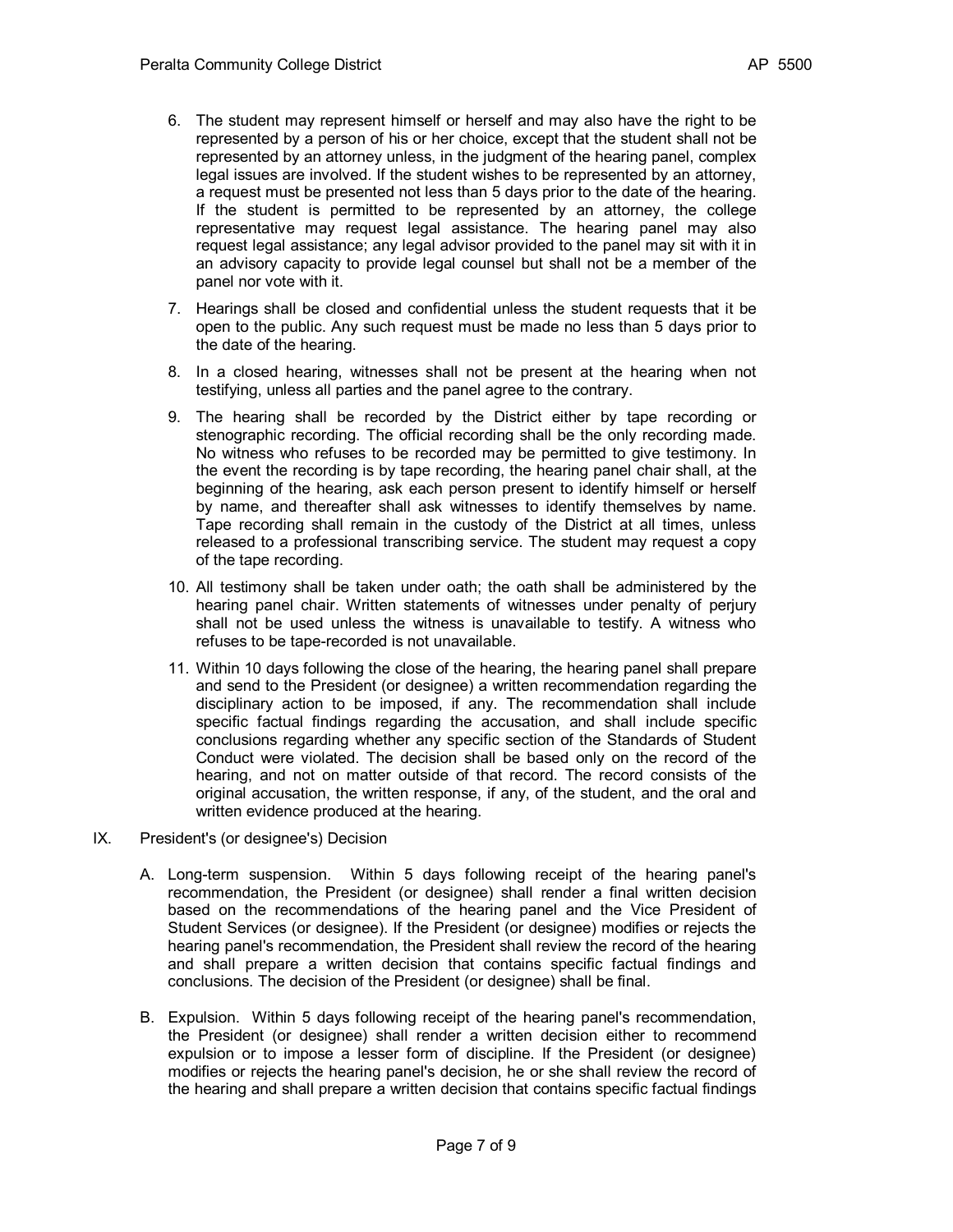and conclusions. If the President (or designee) decides to recommend expulsion, such recommendation shall be forwarded to the Chancellor and Board of Trustees.

X. Chancellor's Decision

A student may, within 10 days of the President's decision to impose long-term suspension or to recommend expulsion, appeal the decision in writing to the Chancellor. For long-term suspensions, the Chancellor (or designee) shall issue a written decision to the parties and the representatives within ten days of the receipt of the President's decision. For expulsions, the Chancellor shall forward the President's recommendation to the Board of Trustees within 10 days and provide an independent opinion as to whether he or she also recommends expulsion.

- XI. Board of Trustees' Decision:
	- A. Long-Term Suspension Appeal:

The Chancellor's (or designee's) decision regarding long-term suspension may be appealed to the Board of Trustees within 10 days of receipt of the Chancellor's decision. The Board will consider the appeal request, along with the Chancellor's decision, at the next regularly scheduled meeting. The Board may reject the appeal request and uphold the Chancellor's decision, or accept the appeal and conduct a hearing. The Board's procedures for hearing of long-term suspension will be similar to the procedures required for expulsion hearings.

- B. Expulsion:
	- 1. The Board of Trustees shall consider any recommendation from the President for expulsion at the next regularly scheduled meeting of the Board after receipt of the recommended decision.
	- 2. The Board shall consider an expulsion recommendation in closed session, unless the student has requested that the matter be considered in a public meeting in accordance with these procedures. (Education Code Section 72122)
	- 3. The student shall receive written notice by certified mail to the address last on file with the District at least three days prior to the meeting of the date, time, and place of the Board's meeting.
	- 4. The student may, within 48 hours after receipt of the notice, request that the hearing be held as a public meeting.
	- 5. Even if a student has requested that the Board consider an expulsion recommendation in a public meeting, the Board will hold any discussion that might be in conflict with the right to privacy of any student other than the student requesting the public meeting in closed session.
	- 6. The Board may accept, modify or reject the findings, decisions and recommendations of the President (or designee) and Chancellor (or designee). If the Board modifies or rejects the decision, the Board shall review the record of the hearing, and shall prepare a written decision that contains specific factual findings and conclusions. The decision of the Board shall be final.
	- 7. The final action of the Board on the expulsion shall be taken at a public meeting, and the result of the action shall be a public record of the District.